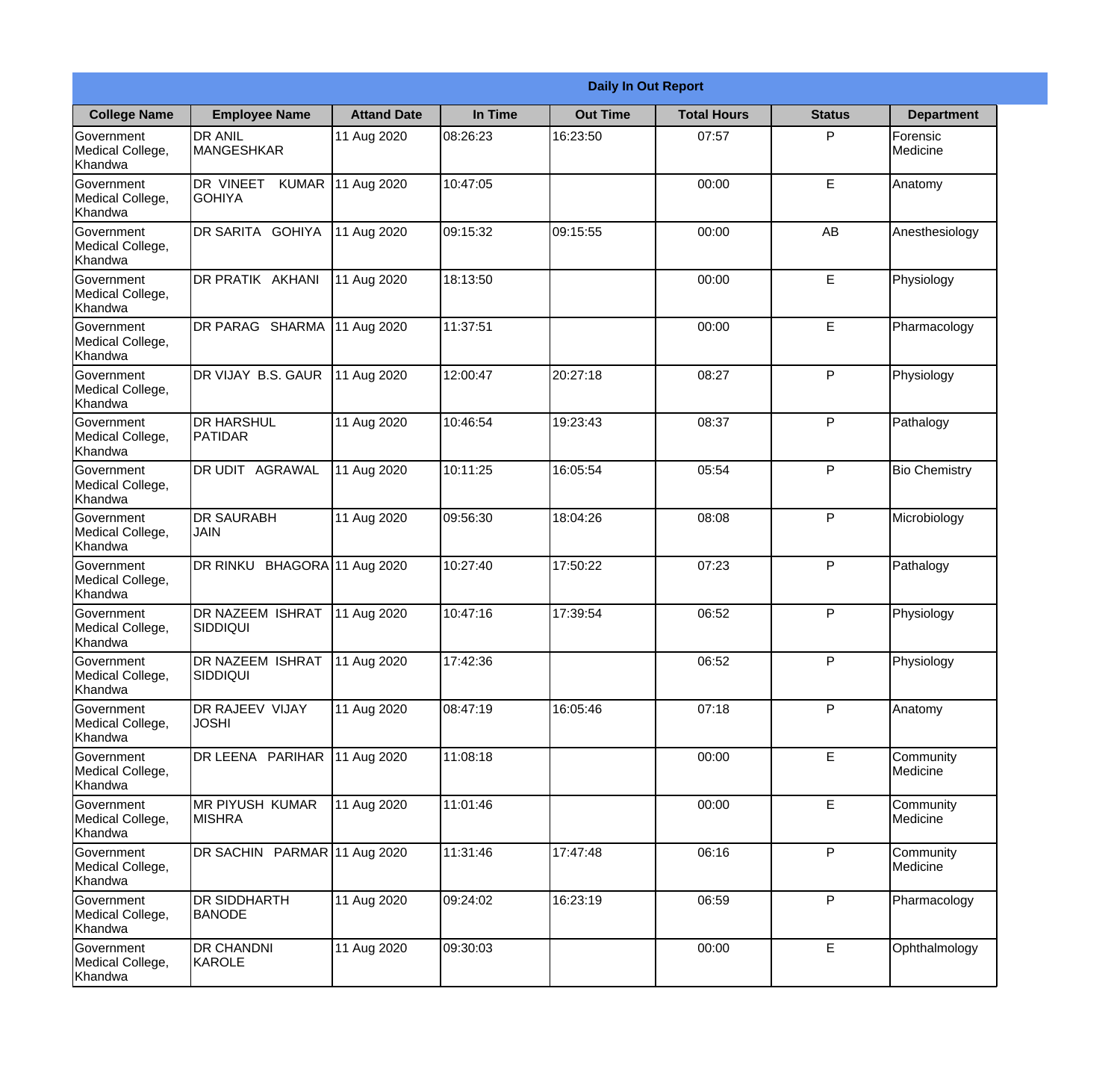| <b>Designation</b>                  | <b>Category</b>     |
|-------------------------------------|---------------------|
| <b>Assistant Professor</b>          | Para Clinical       |
| Professor                           | <b>Non Clinical</b> |
| Professor                           | Clinical            |
| Assistant Professor                 | Non Clinical        |
| Professor                           | Para Clinical       |
| Associate Professor Non Clinical    |                     |
| Assistant Professor   Para Clinical |                     |
| Associate Professor Non Clinical    |                     |
| Associate Professor Para Clinical   |                     |
| Assistant Professor                 | Para Clinical       |
| Professor                           | Non Clinical        |
| Professor                           | Non Clinical        |
| <b>Assistant Professor</b>          | Non Clinical        |
| <b>Assistant Professor</b>          | Para Clinical       |
| Statistician                        | Para Clinical       |
| <b>Assistant Professor</b>          | Para Clinical       |
| Associate Professor   Para Clinical |                     |
| <b>Assistant Professor</b>          | Clinical            |

## **Daily In Out Report**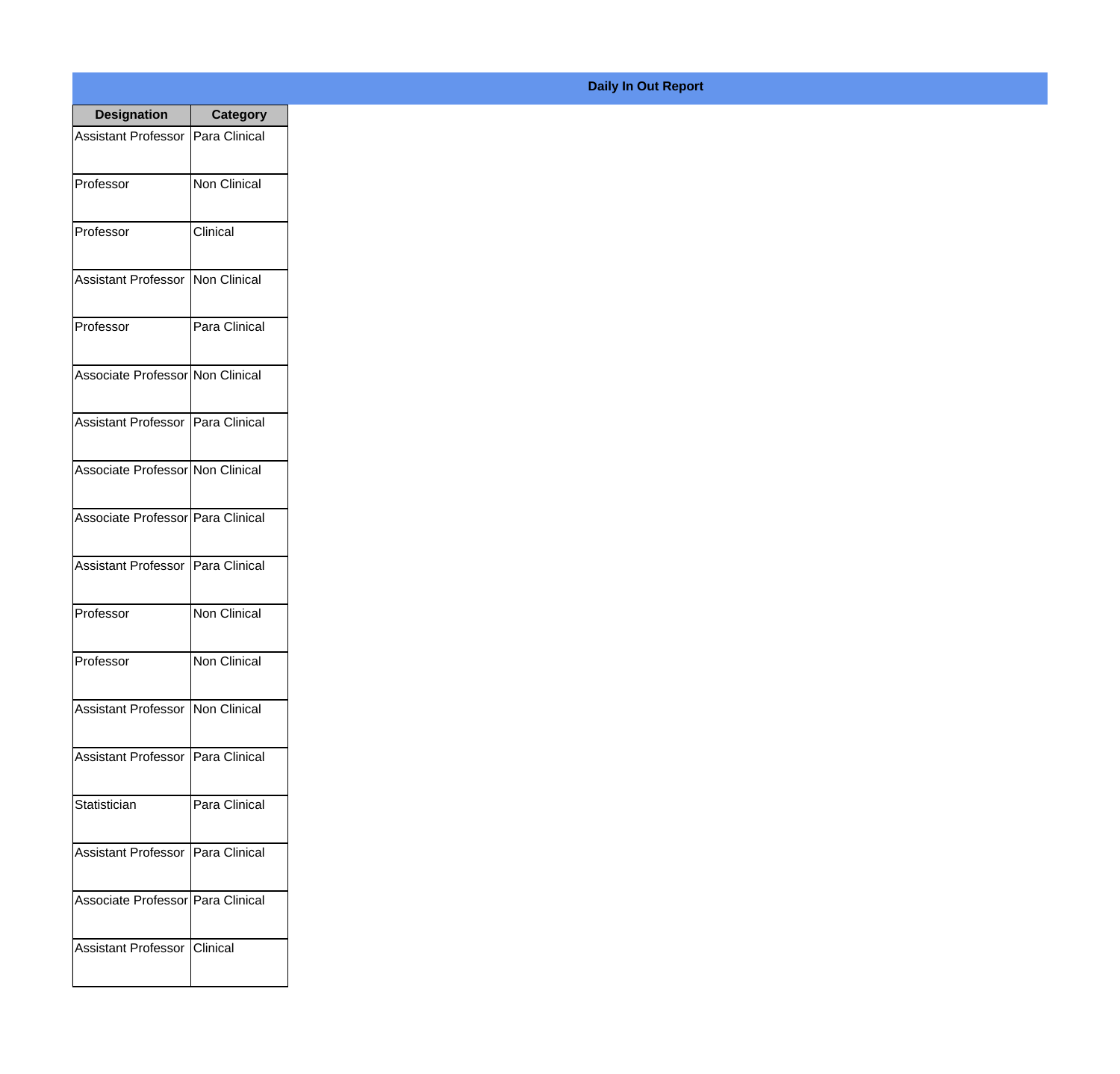|                                                  |                                                       |             |          |          | <b>Daily In Out Report</b> |   |                             |
|--------------------------------------------------|-------------------------------------------------------|-------------|----------|----------|----------------------------|---|-----------------------------|
| Government<br>Medical College,<br>Khandwa        | <b>DR PRIYA KAPOOR</b><br><b>KAPOOR</b>               | 11 Aug 2020 | 10:21:13 | 13:59:28 | 03:38                      | P | Pathalogy                   |
| Government<br>Medical College,<br>Khandwa        | <b>DR SAPNA</b><br><b>MAHESHRAM</b>                   | 11 Aug 2020 | 10:52:35 | 18:32:38 | 07:40                      | P | Community<br>Medicine       |
| Government<br>Medical College,<br>Khandwa        | <b>DR SEEMA</b><br><b>SUDHAKARRAO</b><br><b>SUTAY</b> | 11 Aug 2020 | 11:05:08 | 17:09:26 | 06:04                      | P | Forensic<br>Medicine        |
| Government<br>Medical College,<br>Khandwa        | <b>DR RAKESH SINGH</b><br><b>HAZARI</b>               | 11 Aug 2020 | 15:52:25 |          | 00:00                      | E | Pathalogy                   |
| Government<br>Medical College,<br>Khandwa        | DR SHAIKH M.KHALIQ 11 Aug 2020                        |             | 10:35:01 |          | 00:00                      | E | <b>Bio Chemistry</b>        |
| Government<br>Medical College,<br>Khandwa        | <b>DR RAJU</b>                                        | 11 Aug 2020 | 09:50:31 | 18:01:39 | 08:11                      | P | Forensic<br>Medicine        |
| Government<br>Medical College,<br>Khandwa        | <b>DR MAHENDRA</b><br><b>PANWAR</b>                   | 11 Aug 2020 | 09:36:24 |          | 00:00                      | E | Orthopaedics                |
| Government<br>Medical College,<br>Khandwa        | DR AJAY GANGJI                                        | 11 Aug 2020 | 11:45:16 |          | 00:00                      | E | <b>General Surgery</b>      |
| <b>Government</b><br>Medical College,<br>Khandwa | <b>DR RANJEET</b><br><b>BADOLE</b>                    | 11 Aug 2020 | 10:23:52 | 14:02:11 | 03:39                      | P | <b>General Medicine</b>     |
| Government<br>Medical College,<br>Khandwa        | <b>DR RANJEET</b><br><b>BADOLE</b>                    | 11 Aug 2020 | 15:08:43 |          | 03:39                      | P | <b>General Medicine</b>     |
| <b>Government</b><br>Medical College,<br>Khandwa | <b>DR ARUN KUMAR</b><br>PARGI                         | 11 Aug 2020 | 10:31:50 |          | 00:00                      | E | <b>General Surgery</b>      |
| Government<br>Medical College,<br>Khandwa        | <b>DR ASHOK</b><br><b>BHAUSAHEB NAJAN</b>             | 11 Aug 2020 | 11:30:09 |          | 00:00                      | E | Forensic<br>Medicine        |
| Government<br>Medical College,<br>Khandwa        | DR NEERAJ KUMAR                                       | 11 Aug 2020 | 11:34:20 | 18:55:27 | 07:21                      | P | Dentisry                    |
| Government<br>Medical College,<br>Khandwa        | DR VIJAY NAYAK                                        | 11 Aug 2020 | 11:30:37 | 16:05:39 | 04:35                      | P | Anatomy                     |
| Government<br>Medical College,<br>Khandwa        | DR NISHA MANDLOI<br>PANWAR                            | 11 Aug 2020 | 09:47:29 | 16:28:13 | 06:41                      | P | Obstetrics &<br>Gynaecology |
| Government<br>Medical College,<br>Khandwa        | DR MUKTESHWARI<br><b>GUPTA</b>                        | 11 Aug 2020 | 11:44:23 | 16:28:06 | 04:44                      | P | Pharmacology                |
| Government<br>Medical College,<br>Khandwa        | <b>MOHIT GARG</b>                                     | 11 Aug 2020 | 14:39:37 |          | 00:00                      | E | <b>General Medicine</b>     |